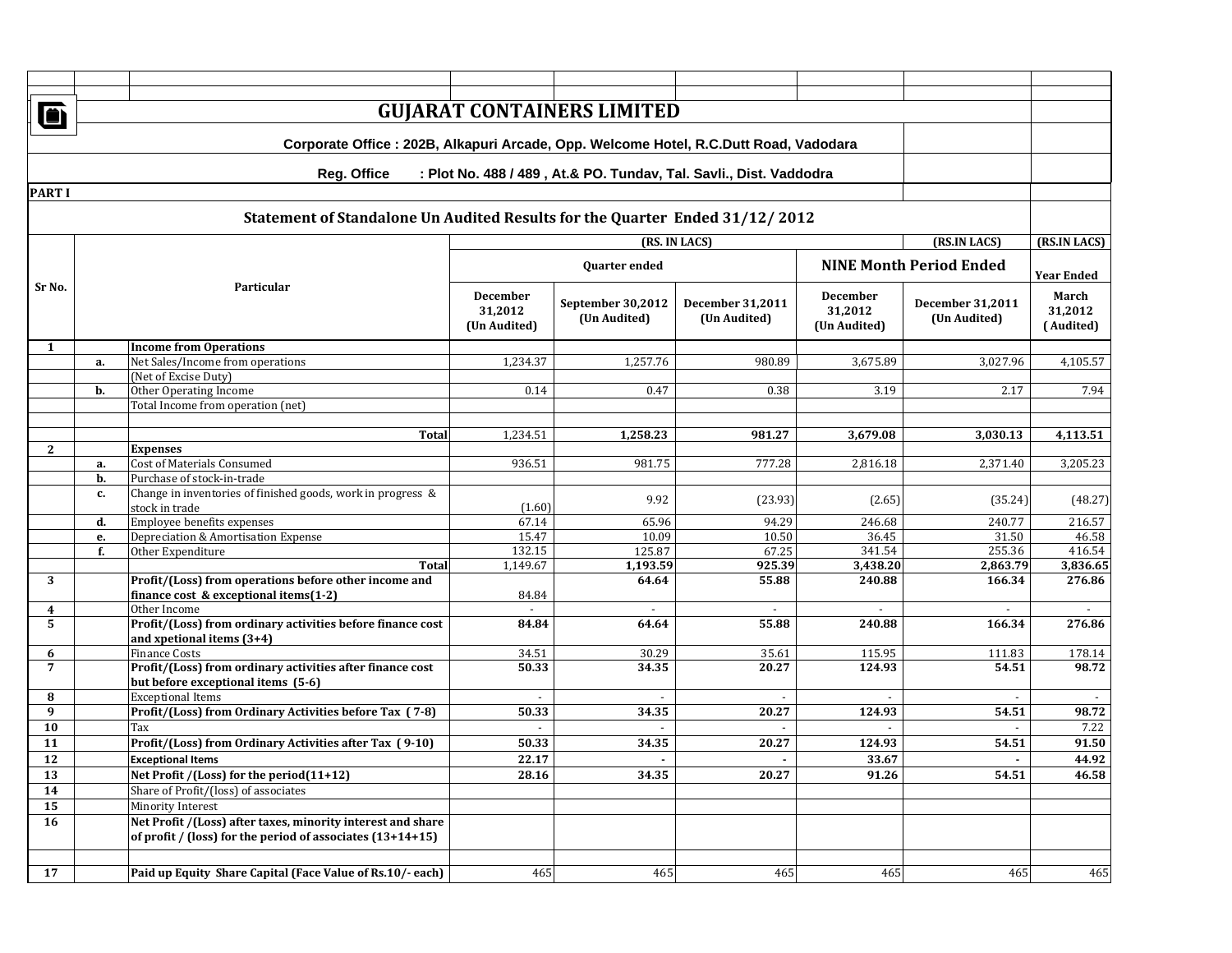| 18             |                                                                                                                                                                                                                  | Reserves excluding Revaluation Reserve as per<br>Balancesheet of previous accounting period                                                             | $\overline{\phantom{a}}$      |                                                     |                         | 144.18                     | $\overline{\phantom{a}}$                           | 69.58            |  |
|----------------|------------------------------------------------------------------------------------------------------------------------------------------------------------------------------------------------------------------|---------------------------------------------------------------------------------------------------------------------------------------------------------|-------------------------------|-----------------------------------------------------|-------------------------|----------------------------|----------------------------------------------------|------------------|--|
| 19             |                                                                                                                                                                                                                  | Earning per Share (EPS) (Rs.10 per Share) (Not                                                                                                          | 0.06                          | 0.07                                                | 0.04                    | 0.20                       | 0.12                                               | 0.10             |  |
|                |                                                                                                                                                                                                                  | Annualised )                                                                                                                                            |                               |                                                     |                         |                            |                                                    |                  |  |
|                |                                                                                                                                                                                                                  | -Basic and Diluted EPS before Extraordinary Items                                                                                                       |                               |                                                     |                         |                            |                                                    |                  |  |
|                |                                                                                                                                                                                                                  | -Basic and Diluted EPS after Extraordinary Items                                                                                                        |                               |                                                     |                         |                            |                                                    |                  |  |
|                |                                                                                                                                                                                                                  |                                                                                                                                                         |                               |                                                     |                         |                            |                                                    |                  |  |
|                |                                                                                                                                                                                                                  |                                                                                                                                                         |                               |                                                     |                         |                            |                                                    |                  |  |
| <b>PART II</b> |                                                                                                                                                                                                                  |                                                                                                                                                         |                               |                                                     |                         |                            |                                                    |                  |  |
|                |                                                                                                                                                                                                                  |                                                                                                                                                         |                               | Select Information for the Quarter Ended 31/12/2012 |                         |                            |                                                    |                  |  |
|                |                                                                                                                                                                                                                  |                                                                                                                                                         |                               |                                                     |                         |                            |                                                    |                  |  |
|                |                                                                                                                                                                                                                  |                                                                                                                                                         |                               | <b>Year Ended</b>                                   |                         |                            |                                                    |                  |  |
| Sr No.         | Particular                                                                                                                                                                                                       |                                                                                                                                                         | December<br>31,2012           | Quarter ended<br>September 30,2012                  | <b>December 31,2011</b> | <b>December</b><br>31,2012 | <b>NINE Month Period Ended</b><br>December 31,2011 | March<br>31,2012 |  |
|                |                                                                                                                                                                                                                  |                                                                                                                                                         |                               | (Un Audited)                                        | (Un Audited)            | (Un Audited)               | (Un Audited)                                       | (Audited)        |  |
| A              |                                                                                                                                                                                                                  | <b>Particulars of Shareholding</b>                                                                                                                      | (Un Audited)                  |                                                     |                         |                            |                                                    |                  |  |
| 1              |                                                                                                                                                                                                                  | <b>Public Shareholding</b>                                                                                                                              |                               |                                                     |                         |                            |                                                    |                  |  |
|                |                                                                                                                                                                                                                  |                                                                                                                                                         |                               |                                                     |                         |                            |                                                    |                  |  |
|                | a)                                                                                                                                                                                                               | Number of shares                                                                                                                                        | 3072400                       | 3114600                                             | 3114800                 | 3072400                    | 3114800                                            | 3114800          |  |
|                | b)                                                                                                                                                                                                               | Percentage of shareholding                                                                                                                              | 66.07%                        | 66.98%                                              | 66.99%                  | 66.07%                     | 66.99%                                             | 66.99%           |  |
| 2              |                                                                                                                                                                                                                  |                                                                                                                                                         |                               |                                                     |                         |                            |                                                    |                  |  |
|                |                                                                                                                                                                                                                  | <b>Promoters and Promoters Group Shareholding</b>                                                                                                       |                               |                                                     |                         |                            |                                                    |                  |  |
|                | a)                                                                                                                                                                                                               | Pledged/Encumbered                                                                                                                                      |                               |                                                     |                         |                            |                                                    |                  |  |
|                |                                                                                                                                                                                                                  | No of Shares                                                                                                                                            | <b>NIL</b>                    | <b>NIL</b>                                          | 1000000                 | <b>NIL</b>                 | 1000000                                            | 1000000          |  |
|                |                                                                                                                                                                                                                  | Percentage of Shares (as a % of the total Shareholding of                                                                                               |                               |                                                     |                         |                            |                                                    |                  |  |
|                |                                                                                                                                                                                                                  | Promoters and Promoters Group)                                                                                                                          | <b>NIL</b>                    | <b>NIL</b>                                          | 65.72%                  | <b>NIL</b>                 | 65.72%                                             | 65.72%           |  |
|                |                                                                                                                                                                                                                  | Percentage of Shares (as a % of the total Share capital of the                                                                                          |                               |                                                     |                         |                            |                                                    |                  |  |
|                | b)                                                                                                                                                                                                               | Company)<br>Non-Encumbered                                                                                                                              | NII                           | <b>NIL</b>                                          | 21.50%                  | NIL                        | 21.50%                                             | 21.50%           |  |
|                |                                                                                                                                                                                                                  | No of Shares                                                                                                                                            | 1577600                       | 535400                                              | 535200                  | 1577600                    | 535200                                             | 535200           |  |
|                |                                                                                                                                                                                                                  | Percentage of Shares (as a % of the total Shareholding of                                                                                               |                               |                                                     |                         |                            |                                                    |                  |  |
|                |                                                                                                                                                                                                                  | Promoters & Promoter Group)                                                                                                                             | 100.00%                       | 100.00%                                             | 34.86%                  | 100.00%                    | 34.86%                                             | 34.86%           |  |
|                |                                                                                                                                                                                                                  | Percentage of Shares (as a % of the total Share capital of the                                                                                          |                               |                                                     |                         |                            |                                                    |                  |  |
|                |                                                                                                                                                                                                                  | Company)                                                                                                                                                | 33.93%                        | 33.93%                                              | 33.02%                  | 33.93%                     | 33.02%                                             | 33.02%           |  |
|                |                                                                                                                                                                                                                  |                                                                                                                                                         |                               |                                                     |                         |                            |                                                    |                  |  |
|                |                                                                                                                                                                                                                  | <b>Particulars</b>                                                                                                                                      | 9 month ended<br>(31/12/2012) |                                                     |                         |                            |                                                    |                  |  |
|                |                                                                                                                                                                                                                  |                                                                                                                                                         |                               |                                                     |                         |                            |                                                    |                  |  |
| B              |                                                                                                                                                                                                                  | <b>Investors Complaints</b>                                                                                                                             |                               |                                                     |                         |                            |                                                    |                  |  |
|                |                                                                                                                                                                                                                  |                                                                                                                                                         |                               |                                                     |                         |                            |                                                    |                  |  |
|                |                                                                                                                                                                                                                  | Pending at the begening of the quarter                                                                                                                  | Nil                           |                                                     |                         |                            |                                                    |                  |  |
|                |                                                                                                                                                                                                                  | Received during the quarter<br>Disposed during the year                                                                                                 | 1<br>Nil                      |                                                     |                         |                            |                                                    |                  |  |
|                |                                                                                                                                                                                                                  | Remaining unsolved at the end of the quarter                                                                                                            | 1                             |                                                     |                         |                            |                                                    |                  |  |
|                |                                                                                                                                                                                                                  |                                                                                                                                                         |                               |                                                     |                         |                            |                                                    |                  |  |
|                |                                                                                                                                                                                                                  |                                                                                                                                                         |                               |                                                     |                         |                            |                                                    |                  |  |
| Notes:         |                                                                                                                                                                                                                  |                                                                                                                                                         |                               |                                                     |                         |                            |                                                    |                  |  |
|                |                                                                                                                                                                                                                  |                                                                                                                                                         |                               |                                                     |                         |                            |                                                    |                  |  |
|                |                                                                                                                                                                                                                  | 1 The above Audited financial results were reviewed by the Audit Committee and approved by Board of Diectors in its meeting held on 14th February 2013. |                               |                                                     |                         |                            |                                                    |                  |  |
|                |                                                                                                                                                                                                                  | 2 The figures have been regrouped or re arranged wherever necessary.                                                                                    |                               |                                                     |                         |                            |                                                    |                  |  |
|                | 3 The management is of view that there are carried forwad losses deductable and tax credit available under the provision of income tax act, 1961 for which opinion is taken and considering the current business |                                                                                                                                                         |                               |                                                     |                         |                            |                                                    |                  |  |